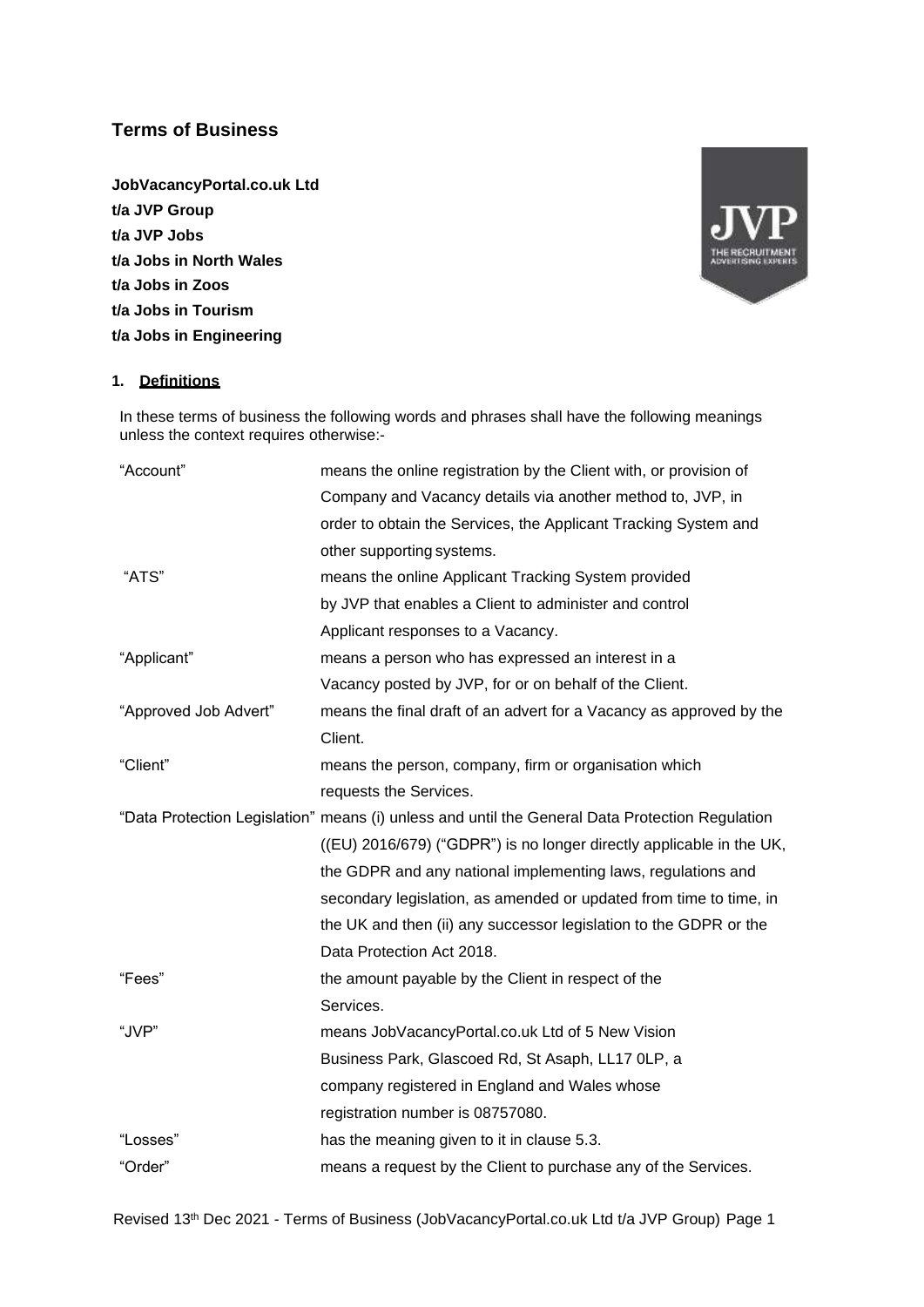| "Order Confirmation" | means an email acknowledgement by JVP that an Order has been<br>received and accepted.                                             |  |
|----------------------|------------------------------------------------------------------------------------------------------------------------------------|--|
| "Services"           | means the recruitment services (as more fully particularised in<br>Schedule 1) as requested by the Client in the applicable Order. |  |
| "Service Levels"     | means the service levels and terms of service as set out in Schedule 1.                                                            |  |
| "Terms"              | means these terms of business as amended or modified by JVP from<br>time to time.                                                  |  |
| "Vacancy"            | means the opportunity for engagement, employment or use of the                                                                     |  |
|                      | Applicant by the Client on a permanent or temporary basis, whether                                                                 |  |
|                      | under a contract of service or for services; or any other engagement;                                                              |  |
|                      | directly or through a limited company of which the Applicant is an                                                                 |  |
|                      | officer as more fully particularised in the applicable Approved Job                                                                |  |
|                      | Advert.                                                                                                                            |  |
| "Website"            | means www.jvpgroup.co.uk, www.jvpjobs.co.uk,                                                                                       |  |
|                      | www.jobsinzoos.co.uk, www.jobsintourism.co.uk,                                                                                     |  |
|                      | www.jobsinengineering.co.uk, and www.jobsinnorthwales.co.uk                                                                        |  |
|                      | together with any sub-domains and micro sites and includes without                                                                 |  |
|                      | limitation its content, databases, software, code and graphics.                                                                    |  |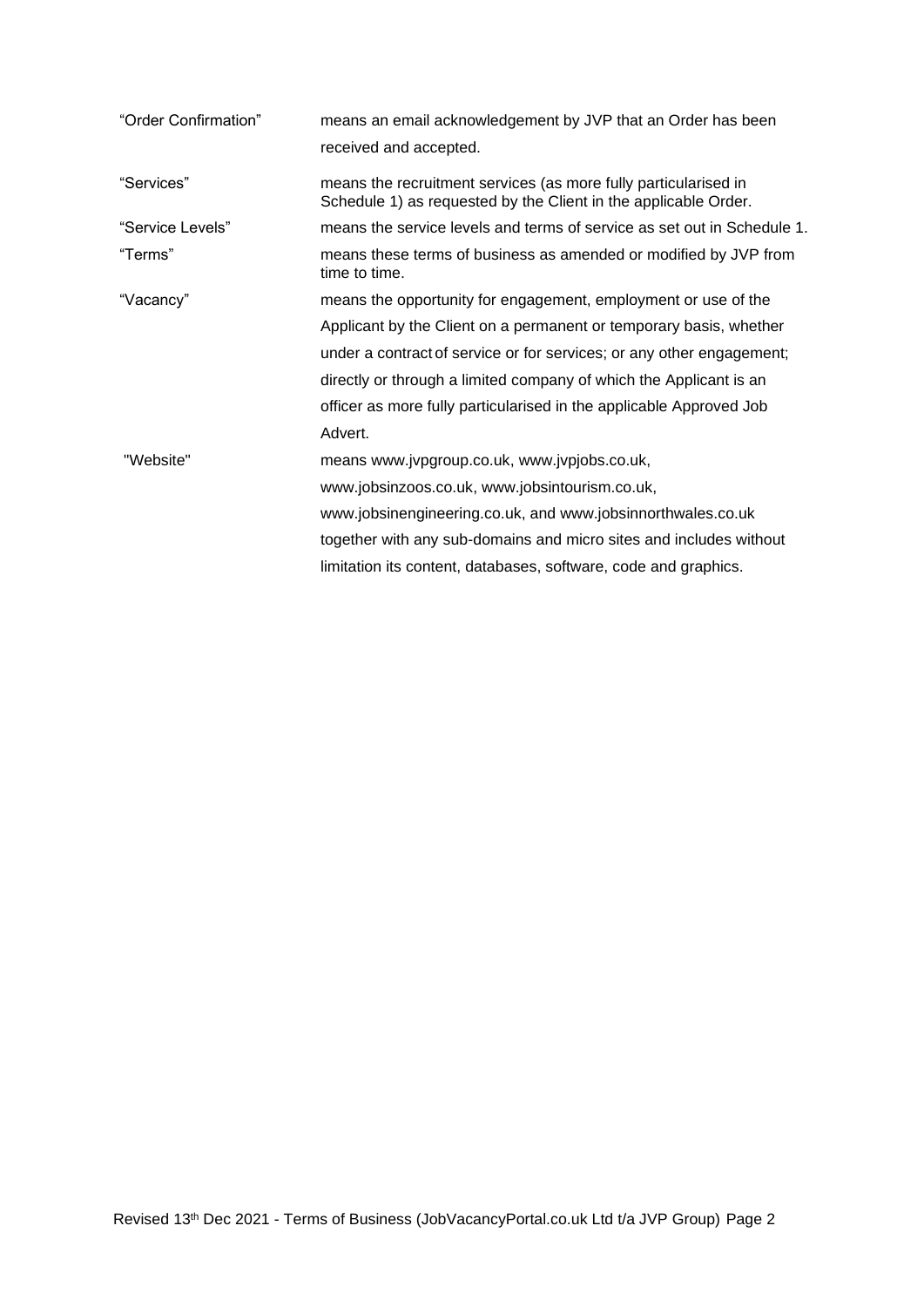# **2. Contract**

- 2.1. These Terms govern the provision of the Services by JVP to the exclusion of all others.
- 2.2. These Terms constitute the contract between JVP and the Client and are deemed to be accepted by the Client on the occurrence of the earlier of: (i) written confirmation of the Client's acceptance of these Terms; (ii) submitting an Order; (iii) the issue of an Order Confirmation by JVP; (iv) payment of the Fees; or (v) approval of the draft Vacancy job advert by the Client.
- 2.3. These terms contain the entire agreement between the parties and unless otherwise agreed in writing by a director of JVP, these Terms prevail over any terms of business or purchase conditions put forward by the Client at any time.
- 2.4. No variation or alteration to these Terms shall be valid unless the details of such variation are agreed in writing and signed by a director of JVP and the Client.

# **3. Services**

- 3.1. In consideration of the payment by the Client of the applicable Fees, JVP agrees to provide the Services to the Client.
- 3.2. Save as expressly set out in these Terms, JVP excludes all conditions and warranties (express or implied, statutory or otherwise) to the fullest extent permitted in law.

# **4. Provision of the Services**

- 4.1. JVP shall perform the Services using Vacancy information and criteria supplied by the Client.
- 4.2. JVP will use reasonable endeavours to provide the Services in accordance with the Service Levels, provided always that the Client complies fully with its obligations under these Terms.
- 4.3. Applicants' responses and/or applications will automatically be available on the ATS. The Client is responsible for verifying the information contained in Applicants' responses and JVP accepts no responsibility for the content of any such responses or applications. In particular, but without limitation, the Client is responsible for verifying an applicant's identity, eligibility to work, references, experience, training, qualifications and authorisations required by the Client, by law or by any relevant professional body for the Vacancy.
- 4.4. Once an Approved Job Advert has been posted online by JVP, no changes can be made. If any amendments are required by the Client, the Client must promptly inform JVP that the Approved Job Advert should be removed and will need to place a new Order in respect of the amended advert. The Client will indemnify and keep indemnified JVP against all claims, losses, liabilities, costs, damages, expenses or like loss incurred by or arising out of the removal of an Approved Job Advert.
- 4.5. JVP reserves the right in its sole and absolute discretion to reject any Order for Services.
- 4.6. JVP may, in its sole and absolute discretion, add to, modify or discontinue any of the Services from time to time. In the event that any such modification or deletion adversely affects any Order currently in progress then the Client will be refunded the applicable portion of Fees in respect of that Order.
- 4.7. The Client will be entitled to make use of Services which have been paid for in accordance with these Terms at any time from 12 months from the date of invoice. If unused during this period, the Services will automatically expire. The Client will not be entitled to any refund in respect Services paid for but unused.

# **5. The Vacancy**

- 5.1. By approving a Job Advert, the Client is authorising JVP to post such advert online. In addition to the Website, the Approved Job Advert may also be posted to JVP's social media networks, and third-party job board websites selected at JVP's sole and absolute discretion. In the event that the Client requests that an Approved Job Advert is posted to a specific website, additional Fees may become payable.
- 5.2. The Client understands and accepts that the Vacancy can be viewed by anyone with internet access throughout the world.
- 5.3. The Client is responsible for the content of the Approved Job Advert and will indemnify JVP against any claim, loss, liability, expense and/or damage ("Losses") incurred by JVP in connection with or arising out of the content of the Approved Job Advert.
- 5.4. The Client shall provide the following information for incorporation into each advert:
	- 5.4.1.any qualifications and/or authorisations required by law or by any relevant professional body, or by the Client to be held by Applicants;
		- 5.4.2.if the rate of pay is included, the job description must also include the nature of the work, the location, minimum experience, training and/or qualifications required in order for an applicant to receive such rate of pay; and

Revised 13th Dec 2021 - Terms of Business (JobVacancyPortal.co.uk Ltd t/a JVP Group) Page 3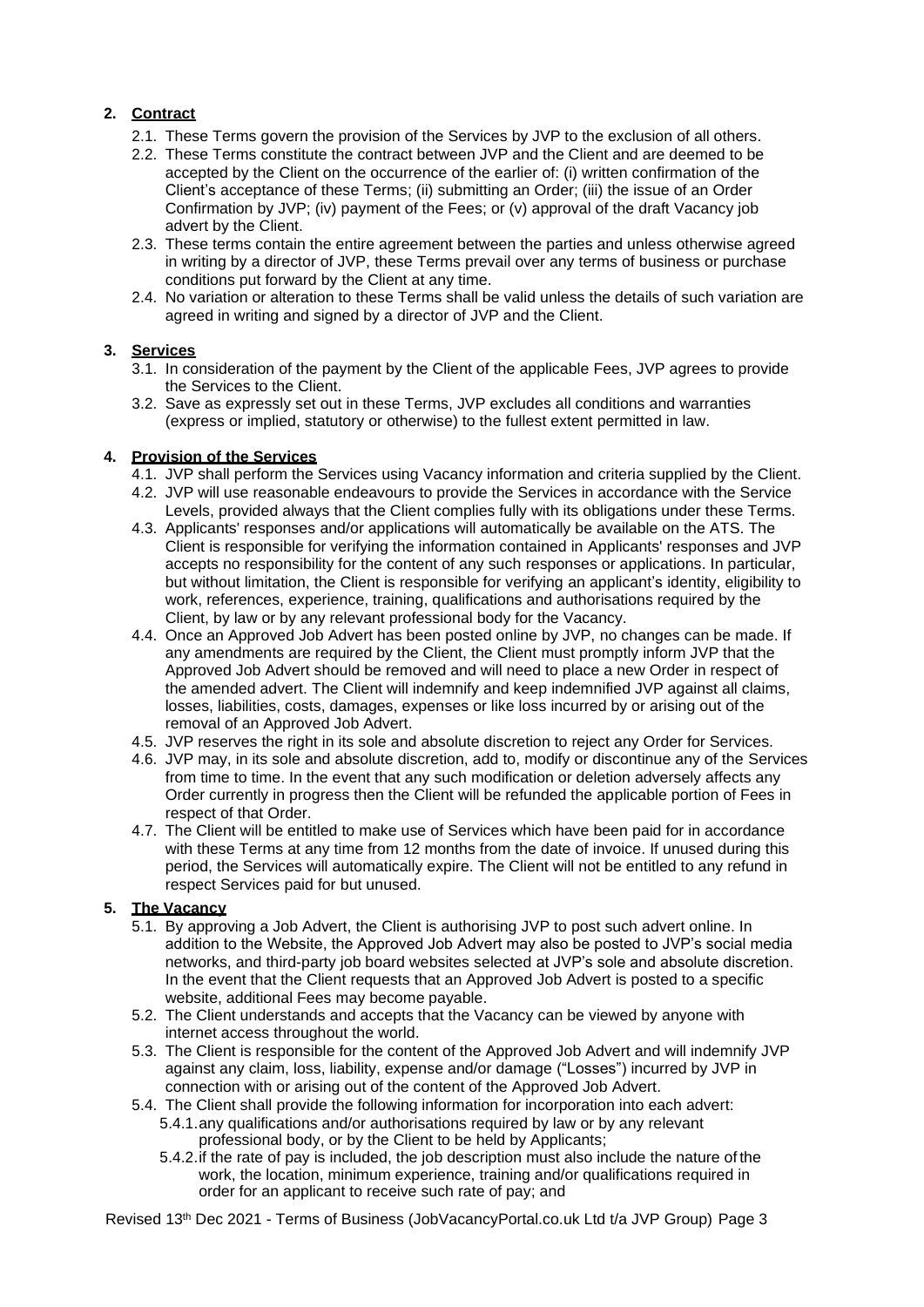- 5.4.3.sufficient details about the client and the Vacancy, including without limitation the Client's identity, the nature of its business, the nature of the role, the type of work to be performed, the commencement date, the likely duration, the hours of work, the location, the remuneration, and the intervals of payment and benefits.
- 5.5. Advertised vacancies will contain no email addresses or web links as a result of third party restrictions. An authorised logo for the relevant recruiting Company can be provided to JVP for display alongside the Approved Job Advert.
- 5.6. The Client understands that JVP cannot guarantee that an Approved Job Advert will result in the successful recruitment of an Applicant for the applicable Vacancy. No refund shall be payable in the event that any Vacancy is not successfully filled.

## **6. Payment and invoicing for the Services**

- 6.1. All Fees must be paid in Sterling.
- 6.2. Payment must be made for Services in full and without deduction within seven (7) days of the date of JVP's invoice by one of the following methods only:
	- 6.2.1.by Standing Order or BACS payment to: JobVacancyPortal.co.uk Ltd see invoice for bank details; or
	- 6.2.2.by cheque payable to: JobVacancyPortal.co.uk Ltd
- 6.3. Failure to pay any invoice in accordance with this clause 6 shall entitle JVP to suspend or cancel the provision of the Services (without prejudice to any other right JVP may have).
- 6.4. JVP also reserves the right to charge interest on overdue invoices, such interest to be calculated on a day-to-day basis on the amounts overdue at the rate of 8 per cent per annum above the base rate of the Bank of England as applying from time to time, to run from the due date for payment until receipt by JVP of the full amount (whether or not after judgment and without prejudice to any other right or remedy to which JVP may be entitled).
- 6.5. JVP reserves the right to change the Fees and/or these Terms from time to time, provided that no change shall take effect retrospectively.

# **7. Obligations of the Client**

- 7.1. JVP operates outside the Employment Business Regulations 2003. The Client acknowledges it is their sole responsibility to take such action as they deem necessary to ensure an Applicant's suitability for engagement or employment in connection with the Vacancy.
- 7.2. The Client shall comply with the relevant Terms in respect of the Services as detailed in the Service Levels.
- 7.3. The Client agrees that JVP shall have no liability in respect of the acts or omissions of any Applicant and that the Client is solely responsible for the selection of Applicants and the offering of engagement or employment in connection with the Vacancy.
- 7.4. The Client will comply with all applicable laws, including without limitation: the DataProtection Act 1998, the Sex Discrimination Act 1975, the Race Relations Act 1976, the Disability Discrimination Act 1995, the Employment Equality (Age) Regulations 2006, and the Data Protection Legislation.
- 7.5. The Client shall ensure that any information provided to JVP is accurate and up to date.
- 7.6. The Client undertakes not to approach an Applicant's current or former employers without the consent of the Applicant.
- 7.7. All and any subsequent dealings between the Client and any Applicant in connection with the Applicant's response to the Approved Job Advert are the responsibility of the Client, and JVP accepts no liability whatsoever arising out of or in connection with such dealings. The Client will indemnify and keep indemnified JVP against any Losses incurred by JVP in connection with this clause 7.
- 7.8. The Client undertakes not to submit for inclusion in any Vacancy, its profile, or anything to appear on the Website, any material which is illegal, defamatory, offensive, fraudulent, violent, discriminatory, obscene or sexually explicit.
- 7.9. The Client agrees to use Applicant data for the sole purpose of finding and selecting individuals to fill a Vacancy and for no other purpose whatsoever.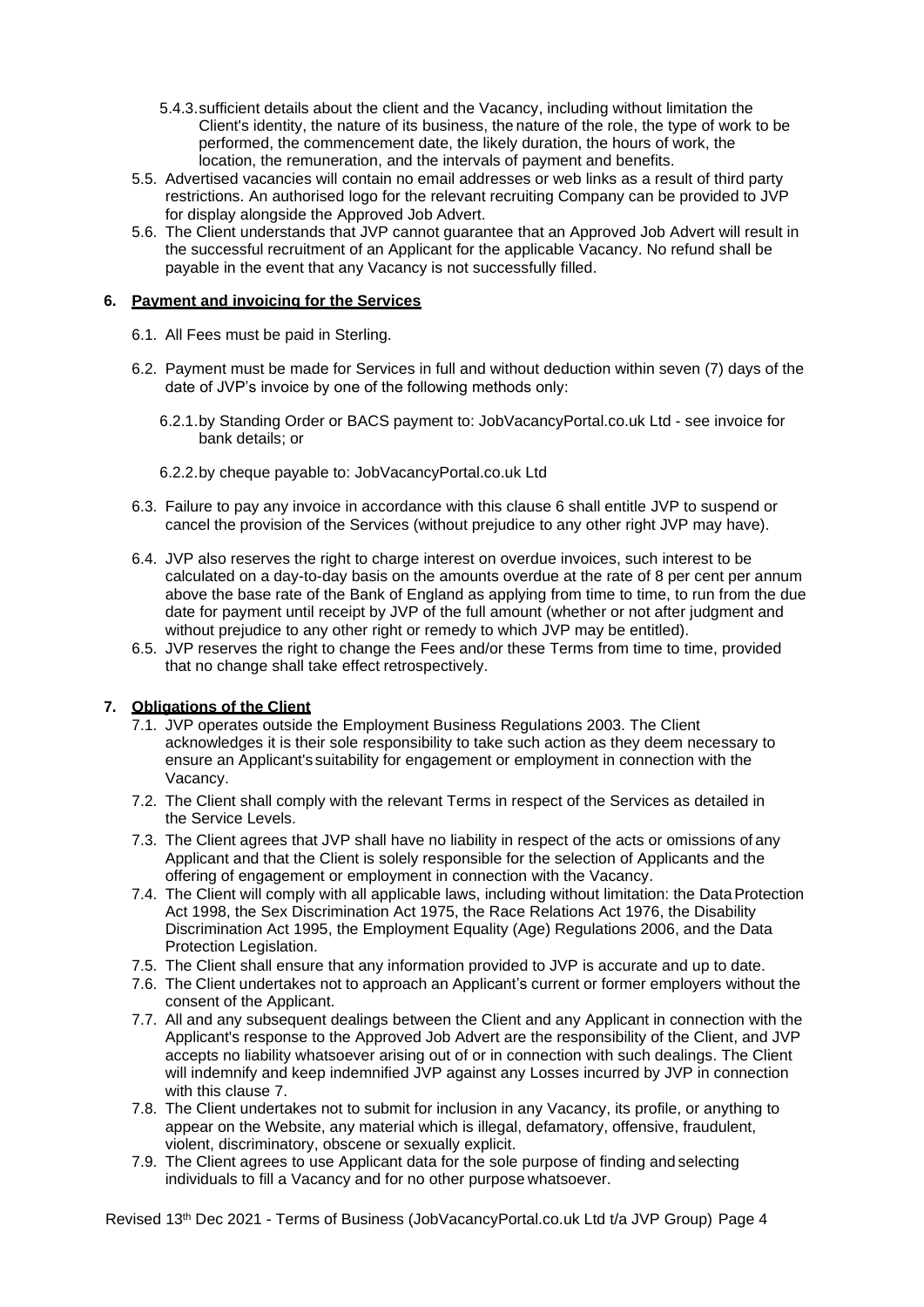## **8. Use of JVP's Website and associated systems**

- 8.1. The Client agrees to use the Website and the Services in 'good faith' i.e. to post authentic, impartial and unique jobs of reasonable quality, which provide both adequate and accurate job details. The Client acknowledges that any abuse of the Services, Website or these Terms may result in the Client's access to the Services being removed, and its account terminated.
- 8.2. All intellectual property rights existing in or arising out of or in connection with the Services and/or the Website are and shall remain vested in JVP or any third party from whom such rights are licenced. The Client shall not reproduce, copy, modify, adapt, publish, transmit, distribute or in any way commercially exploit any material which is subject to any such intellectual property rights unless expressly permitted by JVP in writing.
- 8.3. Any intellectual property rights in the contents of an Approved Job Advert which is provided by the Client are and shall remain the property of the Client.
- 8.4. JVP cannot guarantee that:
	- 8.4.1.the Website and/or the Services will be available at all times;
	- 8.4.2.the Website will be free from errors, viruses and/or other harmful applications; and
	- 8.4.3.the Services will generate any applications, responses or results.
- 8.5. JVP shall not be in breach of these Terms if events beyond its reasonable control prevent JVP from performing the Services.
- 8.6. It is the Client's responsibility to protect their computer(s) or device(s) against any viruses and malware.
- 8.7. The Website is also subject to the following terms and policies:
	- 8.7.1.Privacy Policy;
	- 8.7.2.Terms of Use; and
	- 8.7.3.Cookie Policy.

## **9. Client passwords, account security and data protection**

- 9.1. Both parties will comply with all applicable requirements of the Data Protection Legislation. This clause 9.1 is in addition to, and does not relieve, remove or replace, a party's obligations under the Data Protection Legislation.
- 9.2. The parties acknowledge that for the purposes of the Data Protection Legislation, the Client is the data controller and JVP is the data processor (where "data controller" and "data processor" have the meanings given to them in the Data Protection Legislation). Clause 9.7 sets out the scope, nature and purpose of processing by JVP, the duration of the processing and the types of personal data and categories of data subject (where "personal data" and "data subject" have the meanings given to them in the Data Protection Legislation.
- 9.3. Without prejudice to the generality of clause 9.1, the Client will ensure that it has all necessary and appropriate consents and notices in place to enable the lawful transfer of personal data to JVP for the duration and purposes of these Terms.
- 9.4. Without prejudice to the generality of clause 9.1, JVP shall, in relation to any personal data processed in connection with the performance by JVP of its obligations under this agreement:
	- 9.4.1.process personal data transferred to it by the Client pursuant to these Terms only on the written instructions of the Client unless JVP is required by the laws of any member of the European Union or by the laws of the European Union applicable to JVP to process such personal data other than in accordance with such written instructions ("Applicable Laws"). Where JVP is relying on Applicable Laws as the basis for processing the personal data, JVP shall promptly notify the Client of this before performing the processing required by the Applicable Laws unless those Applicable Laws prohibit JVP from doing so;
	- 9.4.2.ensure that it has in place appropriate technical and organisational measures to protect against unauthorised or unlawful processing of personal data transferred to it by the Client pursuant to these Terms and against accidental loss or destruction of, or damage to, such personal data, appropriate to the harm that might result from the unauthorised or unlawful processing or accidental loss, destruction or damage and the nature of the data to be protected, having regard to the state of technological development and the cost of implementing any measures (those measures may include, where appropriate, pseudonymising and encrypting personal data, ensuring confidentiality, integrity, availability and resilience of its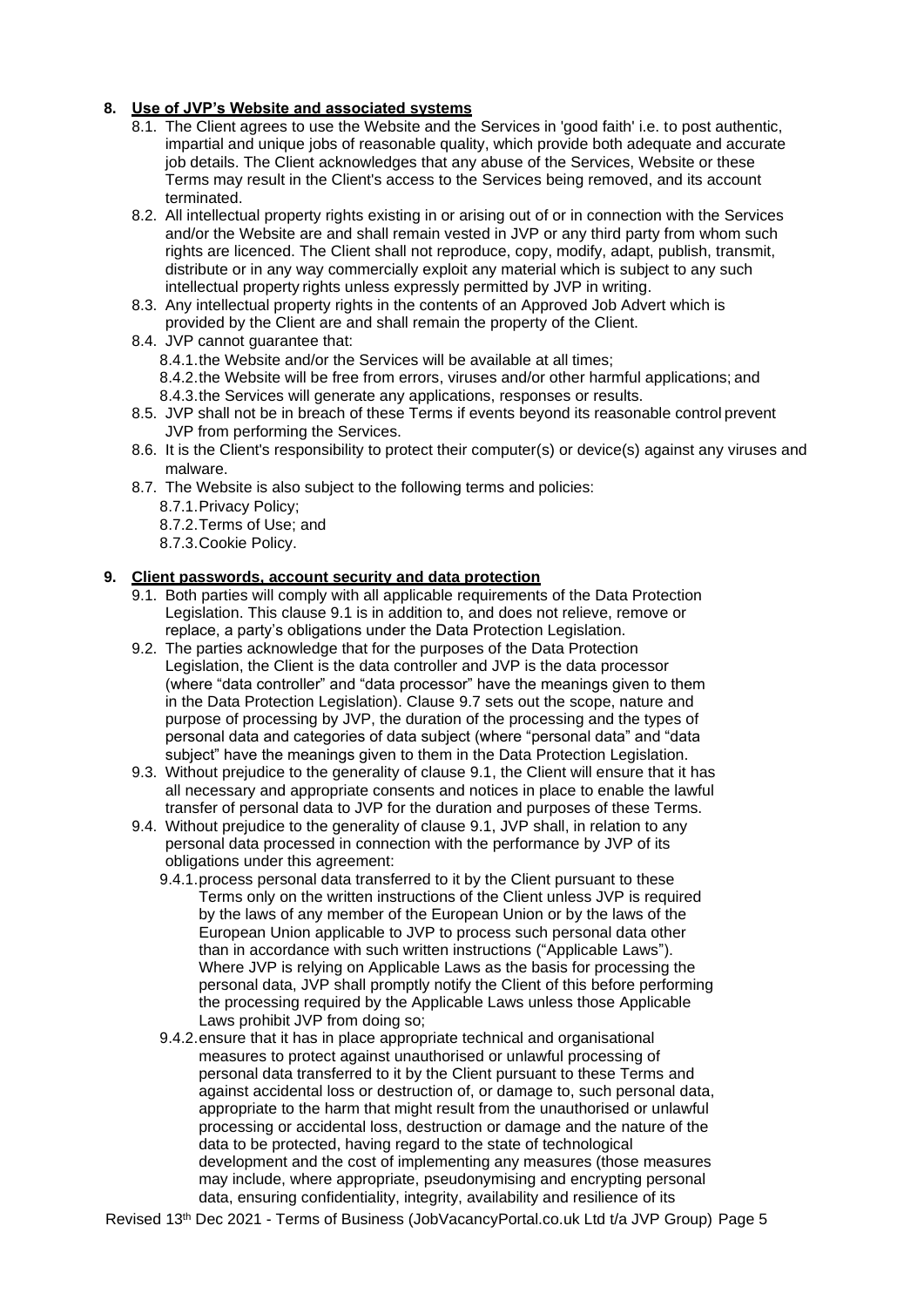systems and services, ensuring that availability of and access to personal data can be restored in a timely manner after an incident, and regularly assessing and evaluating the effectiveness of the technical and organisational measures adopted by it);

- 9.4.3.ensure that all personnel who have access to and/or process personal data transferred to it by the Client pursuant to these Terms are obliged to keep the personal data confidential; and
- 9.4.4.not transfer any personal data transferred to it by the Client pursuant to these Terms outside of the European Economic Area unless the prior written consent of the Client has been obtained and the following conditions are fulfilled:
	- 9.4.4.1. the Client or JVP has provided appropriate safeguards in relation to the transfer;
	- 9.4.4.2. the data subject has enforceable rights and effective legal remedies;
	- 9.4.4.3. JVP complies with its obligations under the Data Protection Legislation by providing an adequate level of protection to any personal data that is transferred; and
	- 9.4.4.4. JVP complies with reasonable instructions notified to it in advance by the Client with respect to the processing of the personal data;
- 9.4.5.assist the Client, at the Client's cost, in responding to any request from a data subject relating to personal data transferred to JVP by the Client pursuant to these Terms, and in ensuring compliance with the Client's obligations under the Data Protection Legislation with respect to security, breach notifications, impact assessments and consultations with supervisory authorities or regulators;
- 9.4.6.notify the Client without undue delay on becoming aware of a breach relating to personal data transferred to it by the Client pursuant to these Terms;
- 9.4.7.at the written direction of the Client, delete or return personal data transferred to it by the Client pursuant to these Terms (and any copies thereof) to the Client on termination of this agreement unless required by Applicable Law to store such personal data; and
- 9.4.8.maintain complete and accurate records and information to demonstrate its compliance with this clause 9 and allow for audits by the Client or the Client's designated auditor, and grant access to the Client or the Client's designated auditor to JVP's data processing facilities for the purpose of conducting such audits.
- 9.5. The Client consents to JVP appointing third party processors as sub processors ("Sub Processor") of personal data transferred to it by the Client pursuant to these Terms. JVP confirms that it has entered or (as the case may be) will enter with any Sub-Processor into a written agreement incorporating terms which are substantially similar to those set out in this clause 9. As between the Client and JVP, JVP shall remain fully liable for all acts or omissions of any third-party processor appointed by it pursuant to this clause 9.5. JVP will provide the Client with not less than 30 days' written notice prior to removing or replacing a Sub-Processor, or terminating, amending, varying or altering any of the terms of the agreement with a Sub-Processor. If the Client objects to such changes, the Client shall be entitled to terminate this agreement on 14 days' written notice.
- 9.6. Either party may, at any time on not less than 30 days' written notice, revise this clause 9 by replacing it with any applicable controller to processor standard clauses or similar terms forming part of an applicable certification scheme.
- 9.7. Pursuant to clause 9.2 the scope, nature and purpose of processing of personal data by JVP, the duration of the processing and the types of personal data and categories of data subject under these Terms are as follows:
	- 9.7.1.the nature and subject matter of data processing is the performance of the Services as set out in these Terms;
	- 9.7.2.the duration of processing is the duration or term of these Terms and/or this agreement;
	- 9.7.3.the personal data categories are: name, gender, address and contact details, date of birth, nationality, employment status and employment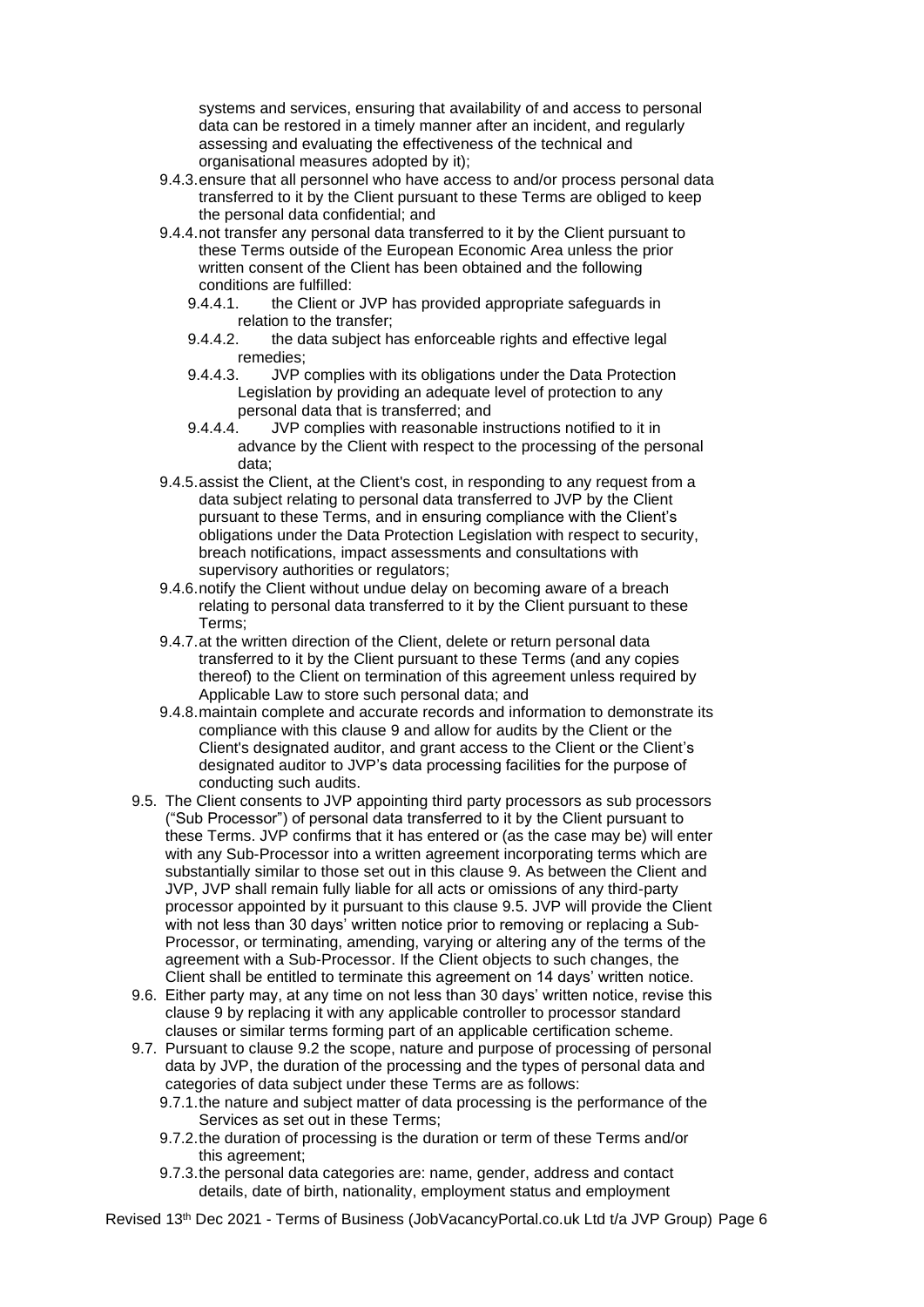history; and

9.7.4.the categories of data subject are Applicants.

- 9.8. The Client agrees and understands that they are responsible for maintaining the confidentiality of passwords associated with any account they use to access the Services.
- 9.9. The Client will be solely responsible to JVP for all activities that occur under their account.
- 9.10.If the Client becomes aware of any unauthorised use of their password or their account, they must notify JVP immediately by email using [support@jvpgroup.co.uk](mailto:support@jvpgroup.co.uk)

## **10. Other content**

- 10.1.The Services and Website may include links to other websites or content or resources. JVP has no control over job boards where an Approved Job Advert is placed. The Client accepts that JVP is not responsible for any websites or resources which are provided by companies or persons other than JVP.
- 10.2.The Client acknowledges and agrees that JVP is not responsible for the availability of any such external sites or resources, and does not endorse any advertising, products or other materials on or available from such websites or resources.
- 10.3.The Client acknowledges and agrees that JVP is not liable for any loss or damage which may be incurred by the Client as a result of the availability of those external sites or resources, or as a result of any reliance placed by the Client on the completeness, accuracy or existence of any advertising, products or other materials on, or available from, such websites or resources.

## **11. Termination**

- 11.1.Without prejudice to any other remedy it may have, JVP may terminate the Client's account and any or all contracts and Services with immediate effect in the event of material or persistent breach of these Terms by the Client.
- 11.2.JVP reserves the right in its sole and absolute discretion to close any Account at any time without reason if it believes the Client has breached any of these Terms. Examples of Accounts that may be closed include, but are not limited to those of Clients:
	- 11.2.1. who have not provided full or accurate contact or company information;
	- 11.2.2. that JVP considers to be acting inappropriately or illegally;
	- 11.2.3. that use the Website to advertise websites, services, businesses and/or business opportunities in any part of the job Vacancy or on any part of the site; and/or
	- 11.2.4. who default on payment.

## **12. Entire Agreement**

- 12.1.These Terms and, where appropriate, the Order Confirmation contain the entire agreement and understanding between JVP and the Client. The Client acknowledges that it has not relied on any representation made by JVP in entering this contract, however, nothing in this clause shall exclude any liability for fraudulent misrepresentation. To the fullest extent permitted by law, all terms implied by law or statute are excluded.
- 12.2.In the event that the Client makes a claim against JVP for whatever reason, JVP's liability (if any) shall not exceed the price paid or to be paid by the Client for the Services. Under no circumstances shall JVP be liable for any consequential, indirect or special losses howsoever arising or for any loss of profits, revenue, interest, goodwill, business and/or savings (whether direct or indirect). Nothing in these Terms shall be construed to exclude either party's liability for death or personal injury by negligence or any other liability which cannot by law be excluded.
- 12.3.If any clause or part of a clause is held to be invalid or unenforceable, this will not affect the validity or enforceability of the remaining clauses or parts.

#### **13. Notices**

13.1. Notices to JVP shall be sent by email to [support@jvpgroup.co.uk a](mailto:support@jvpgroup.co.uk)nd notices to the Client shall be sent by email to the address supplied on set up of the Client's account.

#### **14. Law**

14.1.The Terms shall be governed by English law and the parties submit to the exclusive jurisdiction of the courts of England and Wales.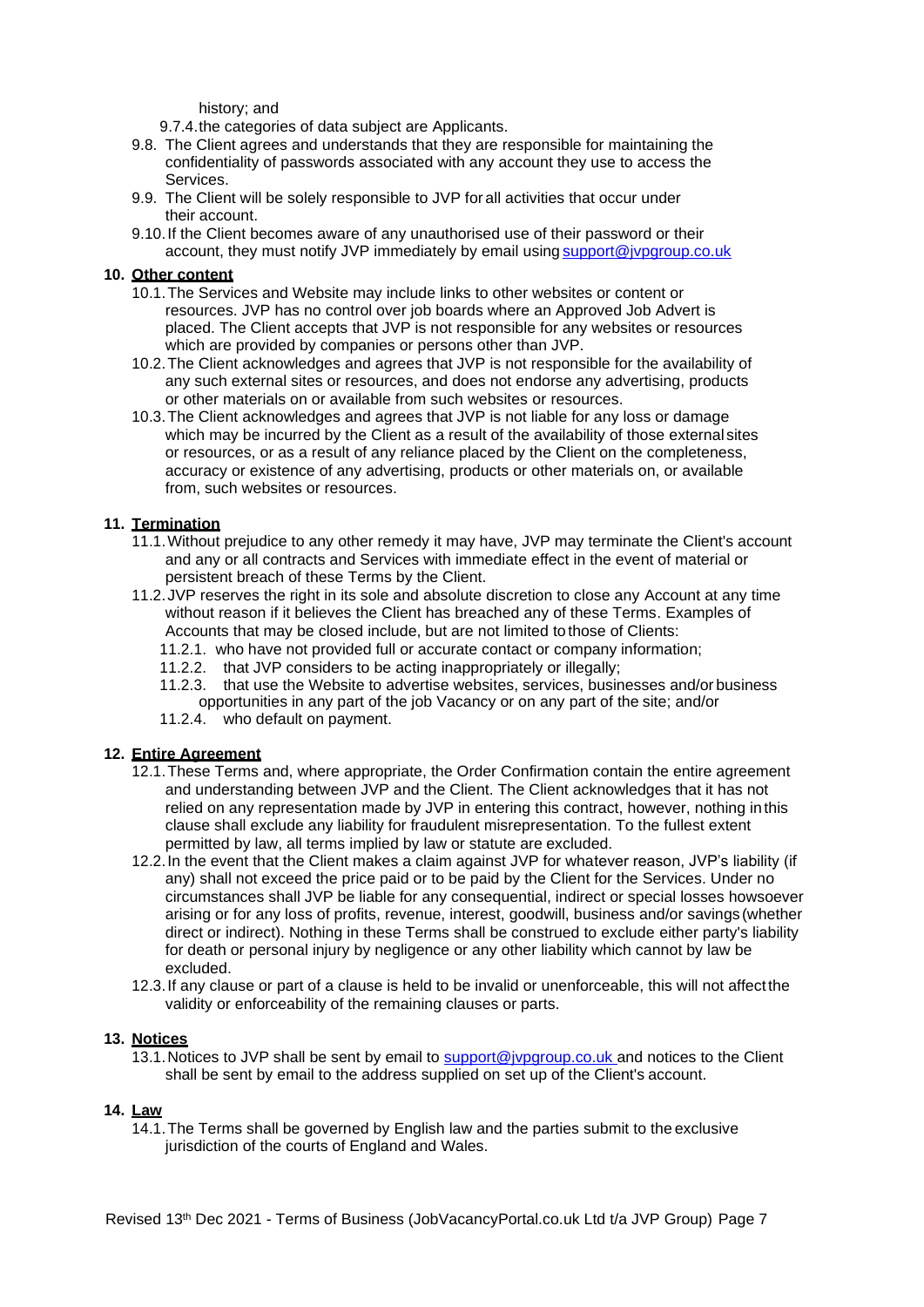# **SCHEDULE 1 – Service Levels**

| <b>SERVICE</b>                                    | <b>Service Level and Time Frame</b>                                                                                                                                                                                                                                                                                                                                                                                                                                                                                                                                                                                                                                                                                                                                                                                                                                                                                                                                                                                                    | <b>Terms</b>                                                                                                                                                                                                                                                                                                                                                                                                                                                                                                           |
|---------------------------------------------------|----------------------------------------------------------------------------------------------------------------------------------------------------------------------------------------------------------------------------------------------------------------------------------------------------------------------------------------------------------------------------------------------------------------------------------------------------------------------------------------------------------------------------------------------------------------------------------------------------------------------------------------------------------------------------------------------------------------------------------------------------------------------------------------------------------------------------------------------------------------------------------------------------------------------------------------------------------------------------------------------------------------------------------------|------------------------------------------------------------------------------------------------------------------------------------------------------------------------------------------------------------------------------------------------------------------------------------------------------------------------------------------------------------------------------------------------------------------------------------------------------------------------------------------------------------------------|
| <b>Employer Branded</b><br><b>Advert Writing</b>  | Job Advert for the Vacancy is drafted and sent by<br>email for Client approval within 6 working hours of<br>the receipt of the full Vacancy and company<br>information required for the advert content.                                                                                                                                                                                                                                                                                                                                                                                                                                                                                                                                                                                                                                                                                                                                                                                                                                | An Approved Job Advert<br>must be confirmed by<br>the Client before it is<br>posted online. JVP shall<br>perform the Services<br>using Employer and<br>Vacancy information<br>and criteria supplied by<br>the Client.                                                                                                                                                                                                                                                                                                  |
| <b>Job Board Vacancy</b><br>Advertising           | Within 4 working hours of receipt of the Approved<br>Job Advert, the ad is posted onto JVP's relevant<br>Websites, and where applicable as part of the<br>purchased job advertising package, onto relevant<br>leading, specialist, and regional third-party job<br>boards, to remain live for 6 weeks.                                                                                                                                                                                                                                                                                                                                                                                                                                                                                                                                                                                                                                                                                                                                 | Once an Approved Job<br>Advert has been posted<br>online by JVP,<br>amendments can only<br>be made with the<br>purchase of a new Job<br>Advert Credit.                                                                                                                                                                                                                                                                                                                                                                 |
| Social Media Job<br>Marketing                     | Throughout the 6 week advertising campaign, the<br>Vacancy is promoted on LinkedIn, Facebook and<br>Twitter and includes the use of the Client's<br>employer branded visuals alongside job post<br>content.                                                                                                                                                                                                                                                                                                                                                                                                                                                                                                                                                                                                                                                                                                                                                                                                                            |                                                                                                                                                                                                                                                                                                                                                                                                                                                                                                                        |
| <b>Talent Sourcing</b>                            | Within 48 working hours of confirmation of an<br>Approved Job Advert, JVP undertake a thorough,<br>targeted search on LinkedIn to identify relevant<br>individuals and reach out via LinkedIn message to<br>raise awareness of the Job Advert and encourage<br>referrals. All responses are managed by JVP.                                                                                                                                                                                                                                                                                                                                                                                                                                                                                                                                                                                                                                                                                                                            |                                                                                                                                                                                                                                                                                                                                                                                                                                                                                                                        |
| <b>Advert Distribution</b><br>to Third Parties    | Where appropriate JVP will distribute approved<br>adverts to colleges, universities and third-party<br>organisations within 48 working hours of receipt of<br>the Approved Advert.                                                                                                                                                                                                                                                                                                                                                                                                                                                                                                                                                                                                                                                                                                                                                                                                                                                     | No guarantee can be<br>given by JVP that these<br>third-party organisations<br>will publish/distribute the<br>advert.                                                                                                                                                                                                                                                                                                                                                                                                  |
| <b>Applicant Tracking</b><br><b>System Access</b> | JVP will provide the Client with access to the<br>Applicant Tracking System to enable direct<br>management of job applications arising from the<br>Approved Job Advert. The Client has ongoing<br>access to the ATS beyond the end of the 6 week<br>advertising campaign.<br>When communicating with an Applicant via the<br>Applicant Tracking System, emails sent by the<br>Client will be presented as being sent from the<br>Client's own company email address, this ensures<br>that responses to these emails go straight to the<br>Client's own mailbox.<br>Copies of emails sent by the Client via our<br>Applicant Tracking System are stored within the<br>Applicant correspondence area providing a full<br>audit trail.<br>To ensure compliance with GDPR, all Applicant<br>data and communications are deleted after 6<br>months of the job application date, unless the<br>Client has notified JVP in writing of an alternative<br>preferred data deletion period in line with the<br>Client's Applicant Privacy Notice. | The Client is responsible<br>for verifying the<br>information contained in<br>applicants' responses<br>and JVP accepts no<br>responsibility for the<br>content of any such<br>applications.<br>In particular, but without<br>limitation, the Client is<br>responsible for verifying<br>the applicant's identity,<br>eligibility to work,<br>references, experience,<br>training, qualifications<br>and authorisations<br>required by the Client,<br>by law or by any<br>relevant professional<br>body for the Vacancy. |